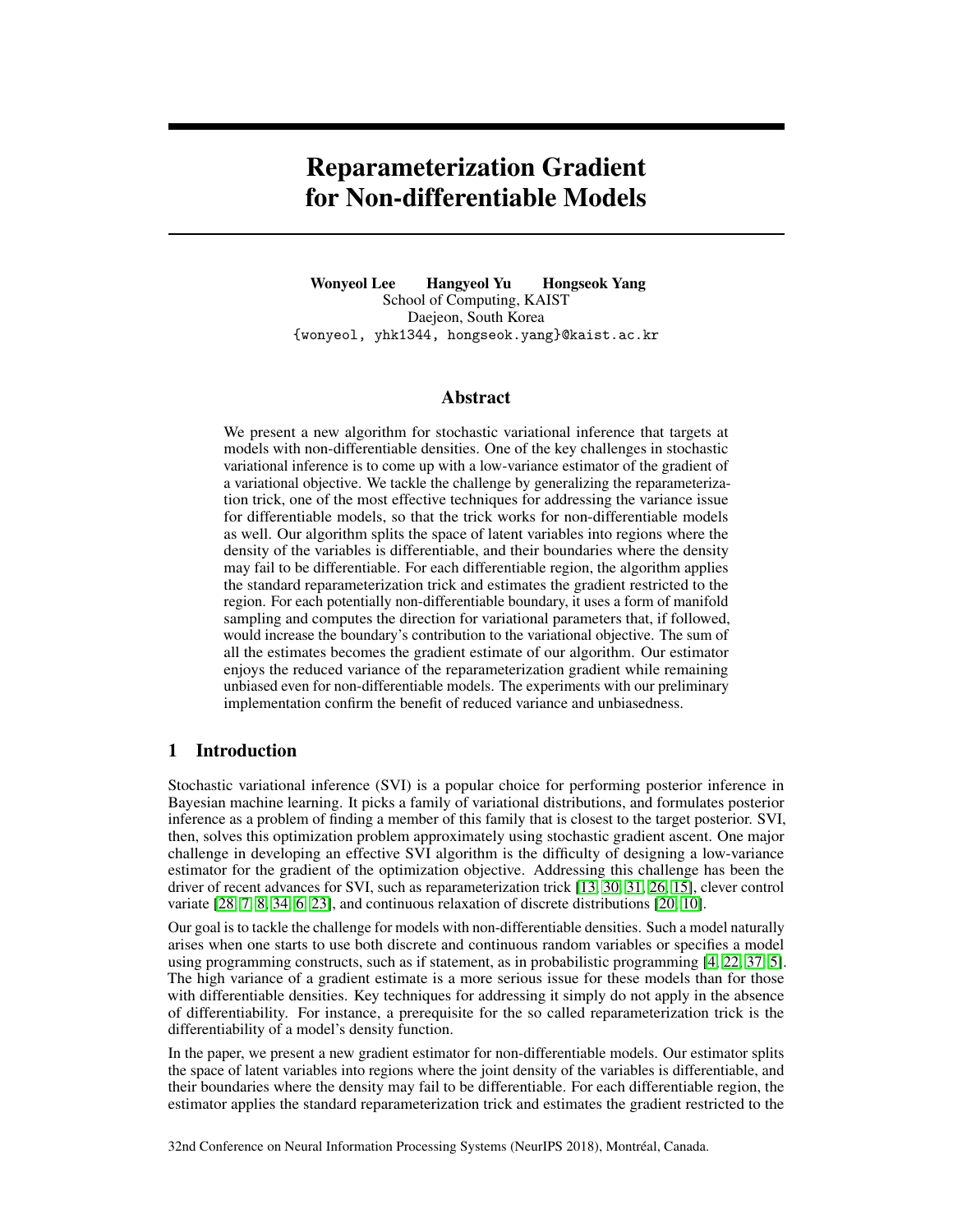region. For each potentially non-differentiable boundary, it uses a form of manifold sampling, and computes the direction for variational parameters that, if followed, would increase the boundary's contribution to the variational objective. This manifold sampling step cannot be skipped if we want to get an unbiased estimator, and it only adds a linear overhead to the overall estimation time for a large class of non-differentiable models. The result of our gradient estimator is the sum of all the estimated values for regions and boundaries.

Our estimator generalizes the estimator based on the reparameterization trick. When a model has a differentiable density, these two estimators coincide. But even when a model's density is not differentiable and so the reparameterization estimator is not applicable, ours still applies; it continues to be an unbiased estimator, and enjoys variance reduction from reparameterization. The unbiasedness of our estimator is not trivial, and follows from an existing yet less well-known theorem on exchanging integration and differentiation under moving domain [3] and the divergence theorem. We have implemented a prototype of an SVI algorithm that uses our gradient estimator and works for models written in a simple first-order loop-free probabilistic programming language. The experiments with this prototype confirm the strength of our estimator in terms of variance reduction.

### 2 Variational Inference and Reparameterization Gradient

Before presenting our results, we review the basics of stochastic variational inference.

Let x and z be, respectively, observed and latent variables living in  $\mathbb{R}^m$  and  $\mathbb{R}^n$ , and  $p(x, z)$  a density that specifies a probabilistic model about  $x$  and  $z$ . We are interested in inferring information about the posterior density  $p(z|x^0)$  for a given value  $x^0$  of  $x$ .

Variational inference approaches this posterior-inference problem from the optimization angle. It recasts posterior inference as a problem of finding a best approximation to the posterior among a collection of pre-selected distributions  $\{q_{\theta}(z)\}_{\theta \in \mathbb{R}^d}$ , called *variational distributions*, which all have easy-to-compute and easy-to-differentiate densities and permit efficient sampling. A standard objective for this optimization is to maximize a lower bound of  $\log p(x^0)$  called *evidence lower bound* or simply ELBO:

$$
\operatorname{argmax}_{\theta} \left( \mathsf{ELBO}_{\theta} \right), \quad \text{where } \mathsf{ELBO}_{\theta} \triangleq \mathbb{E}_{q_{\theta}(\boldsymbol{z})} \left[ \log \frac{p(\boldsymbol{x}^0, \boldsymbol{z})}{q_{\theta}(\boldsymbol{z})} \right]. \tag{1}
$$

It is equivalent to the objective of minimizing the KL divergence from  $q_{\theta}(z)$  to the posterior  $p(z|x^0)$ . Most of recent variational-inference algorithms solve the optimization problem (1) by stochastic gradient ascent. They repeatedly estimate the gradient of  $ELBO<sub>θ</sub>$  and move  $\theta$  towards the direction of this estimate:

$$
\theta \leftarrow \theta + \eta \cdot \widehat{\nabla_{\theta} \mathsf{ELBO}_{\theta}}
$$

 $\widehat{\nabla_{\theta} E L B O_{\theta}}$ <br>nds on wheth<br>sult, a large<br>ting low-var The success of this iterative scheme crucially depends on whether it can estimate the gradient well in terms of computation time and variance. As a result, a large part of research efforts on stochastic variational inference has been devoted to constructing low-variance gradient estimators or reducing the variance of existing estimators.

The reparameterization trick [13, 30] is the technique of choice for constructing a low-variance gradient estimator for models with differentiable densities. It can be applied in our case if the joint  $p(x, z)$  is differentiable with respect to the latent variable z. The trick is a two-step recipe for building a gradient estimator. First, it tells us to find a distribution  $q(\epsilon)$  on  $\mathbb{R}^n$  and a smooth function  $f: \mathbb{R}^d \times \mathbb{R}^n \to \mathbb{R}^n$  such that  $f_\theta(\epsilon)$  for  $\epsilon \sim q(\epsilon)$  has the distribution  $q_\theta$ . Next, the reparameterization trick suggests us to use the following estimator:

$$
\widehat{\nabla_{\theta} \text{ELBO}_{\theta}} \triangleq \frac{1}{N} \sum_{i=1}^{N} \nabla_{\theta} \log \frac{r(f_{\theta}(\epsilon^{i}))}{q_{\theta}(f_{\theta}(\epsilon^{i}))}, \text{ where } r(z) \triangleq p(x^{0}, z) \text{ and } \epsilon^{1}, \dots, \epsilon^{N} \sim q(\epsilon). \tag{2}
$$
  
The reparameterization gradient in (2) is unbiased, and has variance significantly lower than the so called score estimator (or REINFORCE) [35, 27, 36, 28], which does not exploit differentiability.

The reparameterization gradient in (2) is unbiased, and has variance significantly lower than the so But so far its use has been limited to differentiable models. We will next explain how to lift this limitation.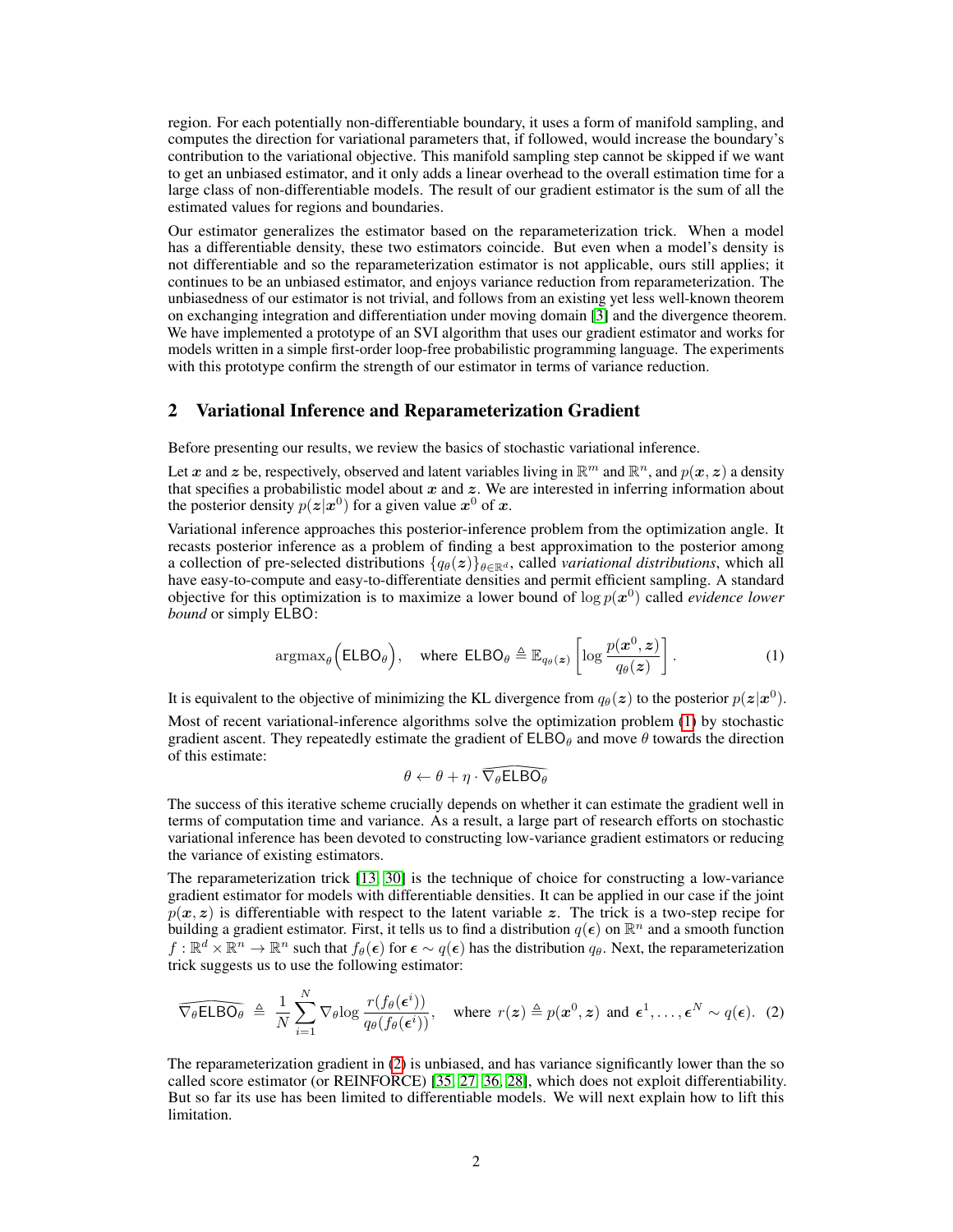### 3 Reparameterization for Non-differentiable Models

Our main result is a new unbiased gradient estimator for a class of non-differentiable models, which can use the reparameterization trick despite the non-differentiability.

Recall the notations from the previous section:  $x \in \mathbb{R}^m$  and  $z \in \mathbb{R}^n$  for observed and latent variables,  $p(x, z)$  for their joint density,  $x^0$  for an observed value, and  $q_\theta(z)$  for a variational distribution parameterized by  $\theta \in \mathbb{R}^d$ .

Our result makes two assumptions. First, the variational distribution  $q_{\theta}(z)$  satisfies the conditions of the reparameterization gradient. Namely,  $q_{\theta}(z)$  is continuously differentiable with respect to  $\theta \in \mathbb{R}^d$ , and is the distribution of  $f_\theta(\epsilon)$  for a smooth function  $f : \mathbb{R}^d \times \mathbb{R}^n \to \mathbb{R}^n$  and a random variable  $\epsilon \in \mathbb{R}^n$  distributed by  $q(\epsilon)$ . Also, the function  $f_\theta$  on  $\mathbb{R}^n$  is bijective for every  $\theta \in \mathbb{R}^d$ . Second, the joint density  $r(z) = p(x^0, z)$  at  $x = x^0$  has the following form:

$$
r(z) = \sum_{k=1}^{K} \mathbb{1}[z \in R_k] \cdot r_k(z)
$$
 (3)

where  $r_k$  is a non-negative continuously-differentiable function  $\mathbb{R}^n \to \mathbb{R}$ ,  $R_k$  is a (measurable) subset of  $\mathbb{R}^n$  with measurable boundary  $\partial R_k$  such that  $\int_{\partial R_k} dz = 0$ , and  $\{R_k\}_{1 \leq k \leq K}$  is a partition of  $\mathbb{R}^n$ . Note that  $r(z)$  is an unnormalized posterior under the observation  $x = x^0$ . The assumption indicates that the posterior  $r$  may be non-differentiable at some  $z$ 's, but all the non-differentiabilities occur only at the boundaries  $\partial R_k$  of regions  $R_k$ . Also, it ensures that when considered under the usual Lebesgue measure on  $\mathbb{R}^n$ , these non-differentiable points are negligible (i.e., they are included in a null set of the measure). As we illustrate in our experiments section, models satisfying our assumption naturally arise when one starts to use both discrete and continuous random variables or specifies models using programming constructs, such as if statement, as in probabilistic programming [4, 22, 37, 5].

Our estimator is derived from the following theorem:

#### Theorem 1. *Let*

$$
h_k(\epsilon,\theta) \triangleq \log \frac{r_k(f_{\theta}(\epsilon))}{q_{\theta}(f_{\theta}(\epsilon))}, \qquad \mathbf{V}(\epsilon,\theta) \in \mathbb{R}^{d \times n}, \qquad \mathbf{V}(\epsilon,\theta)_{ij} \triangleq \left( \frac{\partial}{\partial \theta_i} \left( f_{\theta}^{-1}(\mathbf{z}) \right) \Big|_{\mathbf{z} = f_{\theta}(\epsilon)} \right)_j.
$$

*Then,*

$$
\nabla_{\theta} \text{ELBO}_{\theta} = \underbrace{\mathbb{E}_{q(\epsilon)} \left[ \sum_{k=1}^{K} \mathbb{1}[f_{\theta}(\epsilon) \in R_k] \cdot \nabla_{\theta} h_k(\epsilon, \theta) \right]}_{\text{RepGrad}_{\theta}} + \underbrace{\sum_{k=1}^{K} \int_{f_{\theta}^{-1}(\partial R_k)} \left( q(\epsilon) h_k(\epsilon, \theta) \mathbf{V}(\epsilon, \theta) \right) \bullet d\mathbf{\Sigma}}_{\text{BouContr}_{\theta}}
$$

*where the RHS of the plus uses the surface integral of*  $q(\epsilon)h_k(\epsilon, \theta)V(\epsilon, \theta)$  *over the boundary*  $f_{\theta}^{-1}(\partial R_k)$  expressed in terms of  $\epsilon$ , the  $d\Sigma$  is the normal vector of this boundary that is outward pointing with respect to  $f_{\theta}^{-1}(R_k)$ , and the  $\bullet$  operation denotes the matrix-vector multiplication.

The theorem says that the gradient of  $E L B O<sub>\theta</sub>$  comes from two sources. The first is the usual reparameterized gradient of each  $h_k$  but restricted to its region  $R_k$ . The second source is the sum of the surface integrals over the region boundaries  $\partial R_k$ . Intuitively, the surface integral for k computes the direction to move  $\theta$  in order to increase the contribution of the boundary  $\partial R_k$  to ELBO $\theta$ . Note that the integrand of the surface integral has the additional  $V$  term. This term is a by-product of rephrasing the original integration over z in terms of the reparameterization variable  $\epsilon$ . We write RepGrad<sub> $\theta$ </sub> for the contribution from the first source, and BouContr $\theta$  for that from the second source. The proof of the theorem uses an existing but less known theorem about interchanging integration and differentiation under moving domain [3], together with the divergence theorem. It appears in the supplementary material of this paper.

At this point, some readers may feel uneasy with the BouContr $\theta$  term in our theorem. They may reason like this. Every boundary  $\partial R_k$  is a measure-zero set in  $\mathbb{R}^n$ , and non-differentiabilities occur only at these  $\partial R_k$ 's. So, why do we need more than RepGrad<sub> $\theta$ </sub>, the case-split version of the usual reparameterization? Unfortunately, this heuristic reasoning is incorrect, as indicated by the following proposition: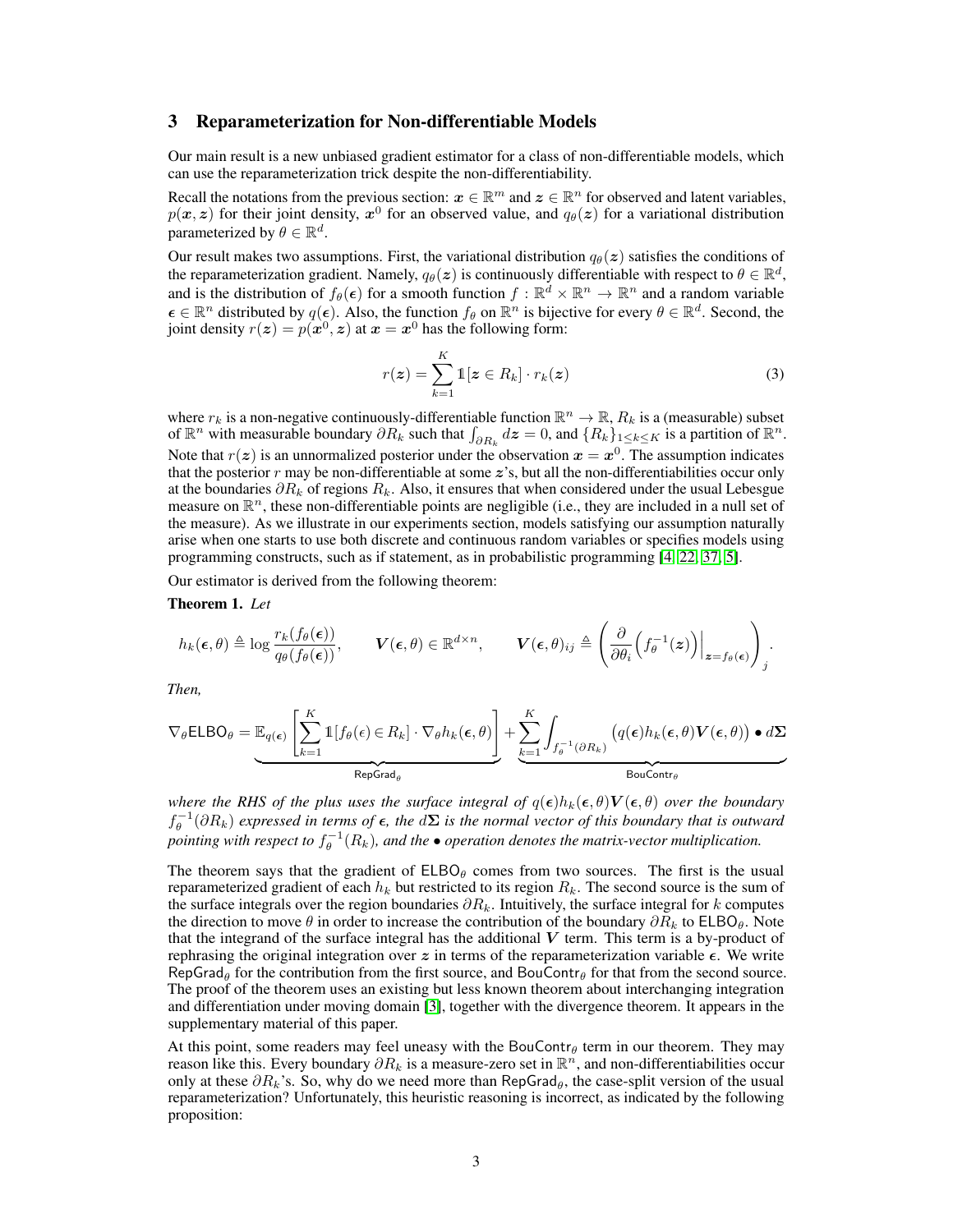# **Proposition 2.** There are models satisfying this section's conditions s.t.  $\nabla_{\theta} \in \text{LEO}_{\theta} \neq \text{RepGrad}_{\theta}$ .

*Proof.* Consider the model  $p(x, z) = \mathcal{N}(z|0, 1)(\mathbb{1}[z > 0] \mathcal{N}(x|5, 1) + \mathbb{1}[z \le 0] \mathcal{N}(x|-2, 1))$  for  $x \in \mathbb{R}$  and  $z \in \mathbb{R}$ , the variational distribution  $q_{\theta}(z) = \mathcal{N}(z|\theta, 1)$  for  $\theta \in \mathbb{R}$ , and its reparameterization  $f_{\theta}(\epsilon) = \epsilon + \theta$  and  $q(\epsilon) = \mathcal{N}(\epsilon | 0, 1)$  for  $\epsilon \in \mathbb{R}$ . For an observed value  $x^0 = 0$ , the joint density  $p(x^0, z)$  becomes  $r(z) = 1[z > 0] \cdot c_1 \mathcal{N}(z|0, 1) + 1[z \le 0] \cdot c_2 \mathcal{N}(z|0, 1)$ , where  $c_1 = \mathcal{N}(0|5, 1)$ and  $c_2 = \mathcal{N}(0|-2, 1)$ . Notice that r is non-differentiable only at  $z = 0$  and  $\{0\}$  is a null set in  $\mathbb{R}$ .

For any  $\theta$ ,  $\nabla_{\theta}$ ELBO<sub> $\theta$ </sub> is computed as follows: Since  $\log(r(z)/q_{\theta}(z)) = \mathbb{1}[z > 0] \cdot (\theta^2/2 - z\theta +$  $\log c_1$ ) + 1[z  $\leq$  0] · (θ<sup>2</sup>/2 – zθ + log c<sub>2</sub>), we have<sup>1</sup> ELBO<sub>θ</sub> =  $\frac{1}{2}[-\theta^2 + \text{erf}(\theta/\sqrt{2})\log(c_1/c_2) +$  $\log(c_1 c_2)$  and thus obtain  $\nabla_{\theta}$ ELBO $\theta = -\theta + \log(c_1/c_2) \exp(-\theta^2/2)/\sqrt{2\pi}$ .

On the other hand, RepGrad<sub> $\theta$ </sub> is computed as follows: After reparameterizing z into  $\epsilon$ , we have  $\log (r(f_{\theta}(\epsilon))/q_{\theta}(f_{\theta}(\epsilon))) = \mathbb{1}[\epsilon + \theta > 0] \cdot (-\theta^2/2 - \epsilon \theta + \log c_1) + \mathbb{1}[\epsilon + \theta \le 0] \cdot (-\theta^2/2 - \epsilon \theta + \log c_2),$ so the term inside the expectation of RepGrad<sub> $\theta$ </sub> is  $\mathbb{1}[\epsilon + \theta > 0] \cdot (-\theta - \epsilon) + \mathbb{1}[\epsilon + \theta \le 0] \cdot (-\theta - \epsilon)$ and we obtain RepGrad $_\theta = -\theta$ .

Note that  $\nabla_{\theta} E L B O_{\theta} \neq RepGrad_{\theta}$  for any  $\theta$ . The difference between the two quantities is BouContr $_{\theta}$ in Theorem 1. The main culprit here is that interchanging differentiation and integration is sometimes invalid: for  $D_1, D_2(\theta) \subset \mathbb{R}^n$  and  $\alpha_1, \alpha_2 : \mathbb{R}^n \times \mathbb{R}^d \to \mathbb{R}$ , the below equations *do not* hold in general if  $\alpha_1$  is not differentiable in  $\theta$ , and if  $D_2(\cdot)$  is not constant (even when  $\alpha_2$  is differentiable in  $\theta$ ).

$$
\nabla_{\theta} \int_{D_1} \alpha_1(\boldsymbol{\epsilon}, \theta) d\boldsymbol{\epsilon} = \int_{D_1} \nabla_{\theta} \alpha_1(\boldsymbol{\epsilon}, \theta) d\boldsymbol{\epsilon} \quad \text{and} \quad \nabla_{\theta} \int_{D_2(\theta)} \alpha_2(\boldsymbol{\epsilon}, \theta) d\boldsymbol{\epsilon} = \int_{D_2(\theta)} \nabla_{\theta} \alpha_2(\boldsymbol{\epsilon}, \theta) d\boldsymbol{\epsilon}.
$$

The RepGrad<sub> $\theta$ </sub> term in Theorem 1 can be easily estimated by the standard Monte Carlo:

$$
\mathsf{RepGrad}_{\theta} \; \approx \; \frac{1}{N} \sum_{i=1}^{N} \left( \sum_{k=1}^{K} \mathbb{1} \left[ f_{\theta}(\boldsymbol{\epsilon}^{i}) \in R_{k} \right] \cdot \nabla_{\theta} h_{k}(\boldsymbol{\epsilon}^{i}, \theta) \right) \quad \text{for i.i.d. } \boldsymbol{\epsilon}^{1}, \ldots, \boldsymbol{\epsilon}^{N} \sim q(\boldsymbol{\epsilon}).
$$

We write  $\widehat{RepGrad}_{\theta}$  for this estimate.<br>However, estimating the other BouC<br>mating surface integrals in the term.<br>a parameterization of the surface, an However, estimating the other BouContr $\theta$  term is not that easy, because of the difficulties in estimating surface integrals in the term. In general, to approximate a surface integral well, we need a parameterization of the surface, and a scheme for generating samples from it [2]; this general methodology and a known theorem related to our case are reviewed in the supplementary material.

In this paper, we focus on a class of models that use relatively simple (reparameterized) boundaries  $f_{\theta}^{-1}(\partial R_k)$  and permit, as a result, an efficient method for estimating surface integrals in BouContr $_{\theta}$ .

A good way to understand our simple-boundary condition is to start with something even simpler, namely the condition that  $f_{\theta}^{-1}(\partial R_k)$  is an  $(n-1)$ -dimensional hyperplane  $\{\epsilon \mid \mathbf{a} \cdot \epsilon = c\}$ . Here the operation · denotes the dot-product. A surface integral over such a hyperplane can be estimated using the following theorem:

**Theorem 3.** Let  $q(\epsilon) = \prod_{i=1}^{n} q(\epsilon_i)$  and S a measurable subset of  $\mathbb{R}^n$ . Assume that  $S = {\epsilon \atop \cdots}$  $\mathbf{a} \cdot \mathbf{e} > c$  *or*  $S = \{ \epsilon \mid \mathbf{a} \cdot \mathbf{e} \geq c \}$  *for some*  $\mathbf{a} \in \mathbb{R}^n$  and  $c \in \mathbb{R}$ *, and that*  $\mathbf{a}_j \neq 0$  *for some j. Then,* 

$$
\int_{\partial S} \left( q(\boldsymbol{\epsilon}) \boldsymbol{F}(\boldsymbol{\epsilon}) \right) \bullet d\mathbf{\Sigma} = \mathbb{E}_{q(\boldsymbol{\zeta})} \left[ \boldsymbol{G}(g(\boldsymbol{\zeta})) \bullet \boldsymbol{n} \right] \text{ for all measurable } \boldsymbol{F} : \mathbb{R}^n \to \mathbb{R}^{d \times n}.
$$

*Here* dΣ is the normal vector pointing outward with respect to S,  $\zeta$  ranges over  $\mathbb{R}^{n-1}$ , its density  $q(\zeta)$  *is the product of the densities for its components, and this component density*  $q(\zeta_i)$  *is the same* as the density  $q(\epsilon_{i'})$  for the i'-th component of  $\epsilon$ , where  $i' = i + 1 \cdot [\hat{i} \geq j]$ . Also,

$$
G(\epsilon) \triangleq q(\epsilon_j) \mathbf{F}(\epsilon), \qquad g(\zeta) \triangleq \left(\zeta_1, \ldots, \zeta_{j-1}, \frac{1}{a_j}(c-a_{-j} \cdot \zeta), \zeta_j, \ldots, \zeta_{n-1}\right)^{\mathsf{T}},
$$

$$
\mathbf{a}_{-j} \triangleq (\mathbf{a}_1, \ldots, \mathbf{a}_{j-1}, \mathbf{a}_{j+1}, \ldots, \mathbf{a}_n), \qquad \mathbf{n} \triangleq \mathrm{sgn}(-\mathbf{a}_j) \left(\frac{\mathbf{a}_1}{\mathbf{a}_j}, \ldots, \frac{\mathbf{a}_{j-1}}{\mathbf{a}_j}, 1, \frac{\mathbf{a}_{j+1}}{\mathbf{a}_j}, \ldots, \frac{\mathbf{a}_n}{\mathbf{a}_j}\right)^{\mathsf{T}}.
$$

<sup>&</sup>lt;sup>1</sup>The error function erf is defined by  $\operatorname{erf}(x) = 2 \int_0^x \exp(-t^2) dt / \sqrt{\pi}$ .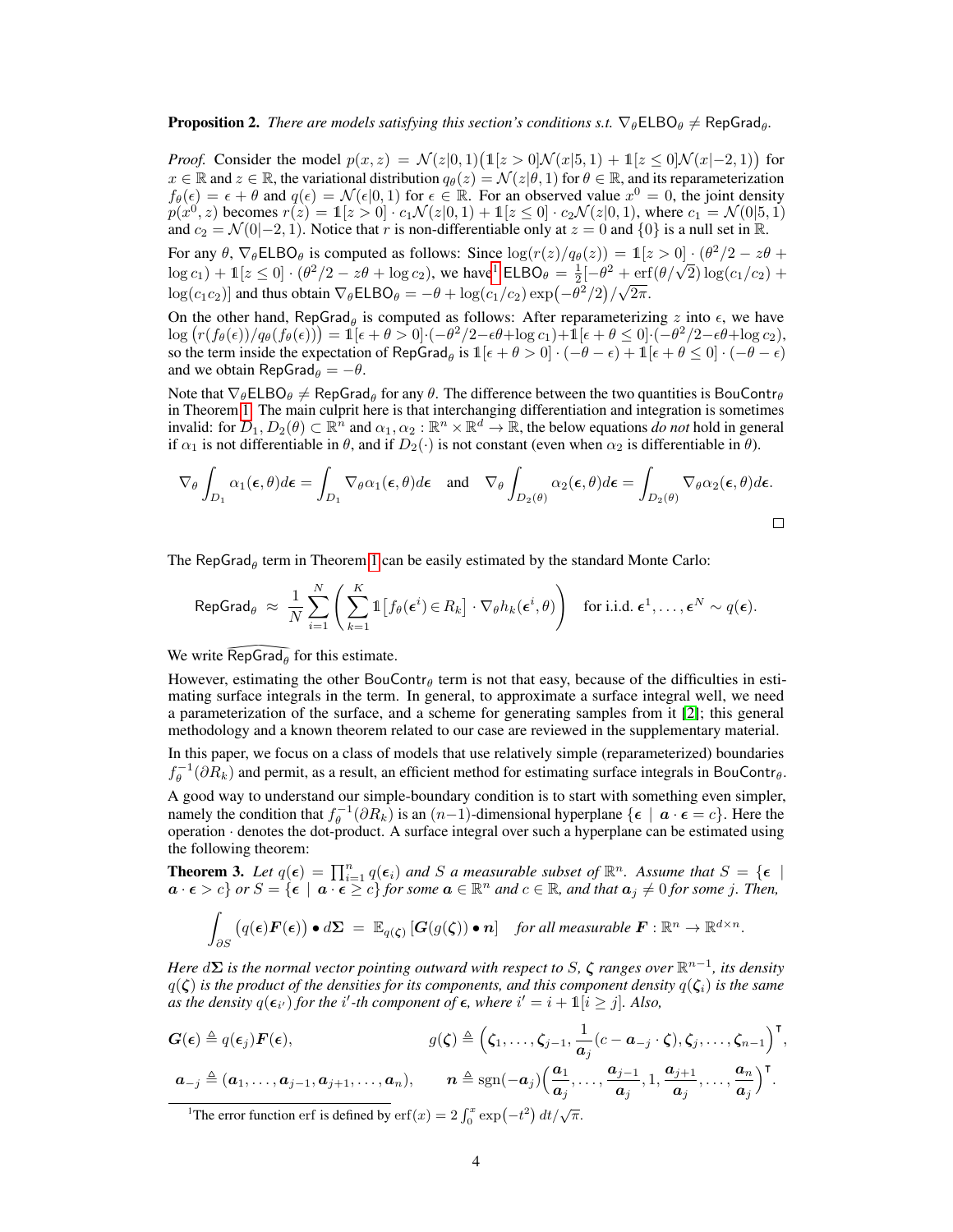The theorem says that if the boundary  $\partial S$  is an  $(n-1)$ -dimensional hyperplane  $\{\epsilon \mid \mathbf{a} \cdot \epsilon = c\}$ , we can parameterize the surface by a linear map  $g : \mathbb{R}^{n-1} \to \mathbb{R}^n$  and express the surface integral as an expectation over  $q(\zeta)$ . This distribution for  $\zeta$  is the marginalization of  $q(\epsilon)$  over the j-th component. Inside the expectation, we have the product of the matrix  $G$  and the vector  $n$ . The matrix comes from the integrand of the surface integral, and the vector is the direction of the surface. Note that  $G(\epsilon)$  has  $q(\epsilon)$  instead of  $q(\epsilon)$ ; the missing part of  $q(\epsilon)$  has been converted to the distribution  $q(\zeta)$ .

When every  $f_{\theta}^{-1}(\partial R_k)$  is an  $(n-1)$ -dimensional hyperplane  $\{\epsilon \mid \mathbf{a} \cdot \epsilon = c\}$  for  $\mathbf{a} \in \mathbb{R}^n$  and  $c \in \mathbb{R}$ with  $a_{j_k} \neq 0$ , we can use Theorem 3 and estimate the surface integrals in BouContr $\theta$  as follows:

$$
\int_{f_{\theta}^{-1}(\partial R_k)} \left( q(\boldsymbol{\epsilon}) h_k(\boldsymbol{\epsilon},\theta) \mathbf{V}(\boldsymbol{\epsilon},\theta) \right) \bullet d\boldsymbol{\Sigma} \; \approx \; \frac{1}{M} \sum_{i=1}^M \mathbf{W}(g(\boldsymbol{\zeta}^i)) \bullet \mathbf{n} \quad \text{for i.i.d. } \boldsymbol{\zeta}^1,\ldots,\boldsymbol{\zeta}^M \sim q(\boldsymbol{\zeta}),
$$

where  $W(\epsilon) = q(\epsilon_{j_k})h_k(\epsilon, \theta)V(\epsilon, \theta)$ . Let  $\overline{BouContr(\theta, k)}$  be this estimate. Then, our estimator for<br>the gradient of  $ELBO_{\theta}$  in this case computes:<br> $\overline{\nabla_{\theta}ELBO_{\theta}} \triangleq \overline{RepGrad_{\theta}} + \sum_{k=1}^{K} \overline{BouContr(\theta, k)}$ .<br>The estimator is un the gradient of  $ELB\ddot{\theta}_{\theta}$  in this case computes:

$$
\widehat{\nabla_{\theta} \text{ELBO}_{\theta}} \triangleq \widehat{\text{RepGrad}_{\theta}} + \sum_{k=1}^{K} \widehat{\text{BouContr}}_{(\theta,k)}.
$$
  
The estimator is unbiased because of Theorems 1 and 3:  
**Corollary 4.**  $\mathbb{E} \left[ \widehat{\nabla_{\theta} \text{ELBO}_{\theta}} \right] = \nabla_{\theta} \text{ELBO}_{\theta}.$   
We now relax the condition that each boundary is a hyperplane, and consider a more liberal *simple*-

The estimator is unbiased because of Theorems 1 and 3:

The estimator is unbiased because of Theore<br> **Corollary 4.**  $\mathbb{E}\left[\overline{\nabla_{\theta} E L B O_{\theta}}\right] = \nabla_{\theta} E L B O_{\theta}$ .<br>
We now relax the condition that each bound<br>
boundary condition, which is often satisfied probabilistic program *boundary condition*, which is often satisfied by non-differentiable models from a first-order loop-free probabilistic programming language. This new condition and the estimator under this condition are what we have used in our implementation. The relaxed condition is that the regions  $\{f_\theta^{-1}(R_k)\}_{1 \leq k \leq K}$ are obtained by partitioning  $\mathbb{R}^n$  with L (n-1)-dimensional hyperplanes. That is, there are affine maps  $\Phi_1, \ldots, \Phi_L : \mathbb{R}^n \to \mathbb{R}$  such that for all  $1 \leq k \leq K$ ,

$$
f_{\theta}^{-1}(R_k) = \bigcap_{l=1}^{L} S_{l,(\sigma_k)_l} \qquad \text{for some } \sigma_k \in \{-1,1\}^L
$$

where  $S_{l,1} = \{ \epsilon \mid \Phi_l(\epsilon) > 0 \}$  and  $S_{l,-1} = \{ \epsilon \mid \Phi_l(\epsilon) \leq 0 \}$ . Each affine map  $\Phi_l$  defines an  $(n-1)$ -dimensional hyperplane  $\partial S_{l,1}$ , and  $(\sigma_k)_l$  specifies on which side the region  $f_\theta^{-1}(R_k)$  lies with respect to the hyperplane  $\partial S_{l,1}$ . Every probabilistic model written in a first-order probabilistic programming language satisfies the relaxed condition, if the model does not contain a loop and uses only a fixed finite number of random variables and the branch condition of each if statement in the model is linear in the latent variable  $z$ ; in such a case, L is the number of if statements in the model.

Under the new condition, how can we estimate BouContr $\theta$ ? A naive approach is to estimate the  $k$ -th surface integral for each  $k$  (in some way) and sum them up. However, with  $L$  hyperplanes, the number K of regions can grow as fast as  $\mathcal{O}(L^n)$ , implying that the naive approach is slow. Even worse the boundaries  $f_{\theta}^{-1}(\partial R_k)$  do not satisfy the condition of Theorem 3, and just estimating the surface integral over each  $f_{\theta}^{-1}(\partial R_k)$  may be difficult.

A solution is to transform the original formulation of BouContr $\theta$  such that it can be expressed as the sum of surface integrals over  $\partial S_{l,1}$ 's. The transformation is based on the following derivation:

BoulContr<sub>$$
\theta
$$</sub> =  $\sum_{k=1}^{K} \int_{f_{\theta}^{-1}(\partial R_k)} (q(\epsilon)h_k(\epsilon, \theta) V(\epsilon, \theta)) \cdot d\Sigma$   
 =  $\sum_{l=1}^{L} \int_{\partial S_{l,1}} (q(\epsilon) V(\epsilon, \theta) \sum_{k=1}^{K} 1 \left[ \epsilon \in \overline{f_{\theta}^{-1}(R_k)} \right] (\sigma_k)_{l} h_k(\epsilon, \theta) \cdot d\Sigma$  (4)

where  $\overline{T}$  denotes the closure of  $T \subset \mathbb{R}^n$ , and  $d\Sigma$  in (4) is the normal vector pointing outward with respect to  $S_{l,1}$ . Since  $\{f_\theta^{-1}(R_k)\}_k$  are obtained by partitioning  $\mathbb{R}^n$  with  $\{\partial S_{l,1}\}_l$ , we can rearrange the sum of K surface integrals over complicated boundaries  $f_{\theta}^{-1}(\partial R_k)$ , into the sum of L surface integrals over the hyperplanes  $\partial S_{l,1}$  as above. Although the expression inside the summation over k in (4) looks complicated, for almost all  $\epsilon$ , the indicator function is nonzero for exactly two k's:  $k_1$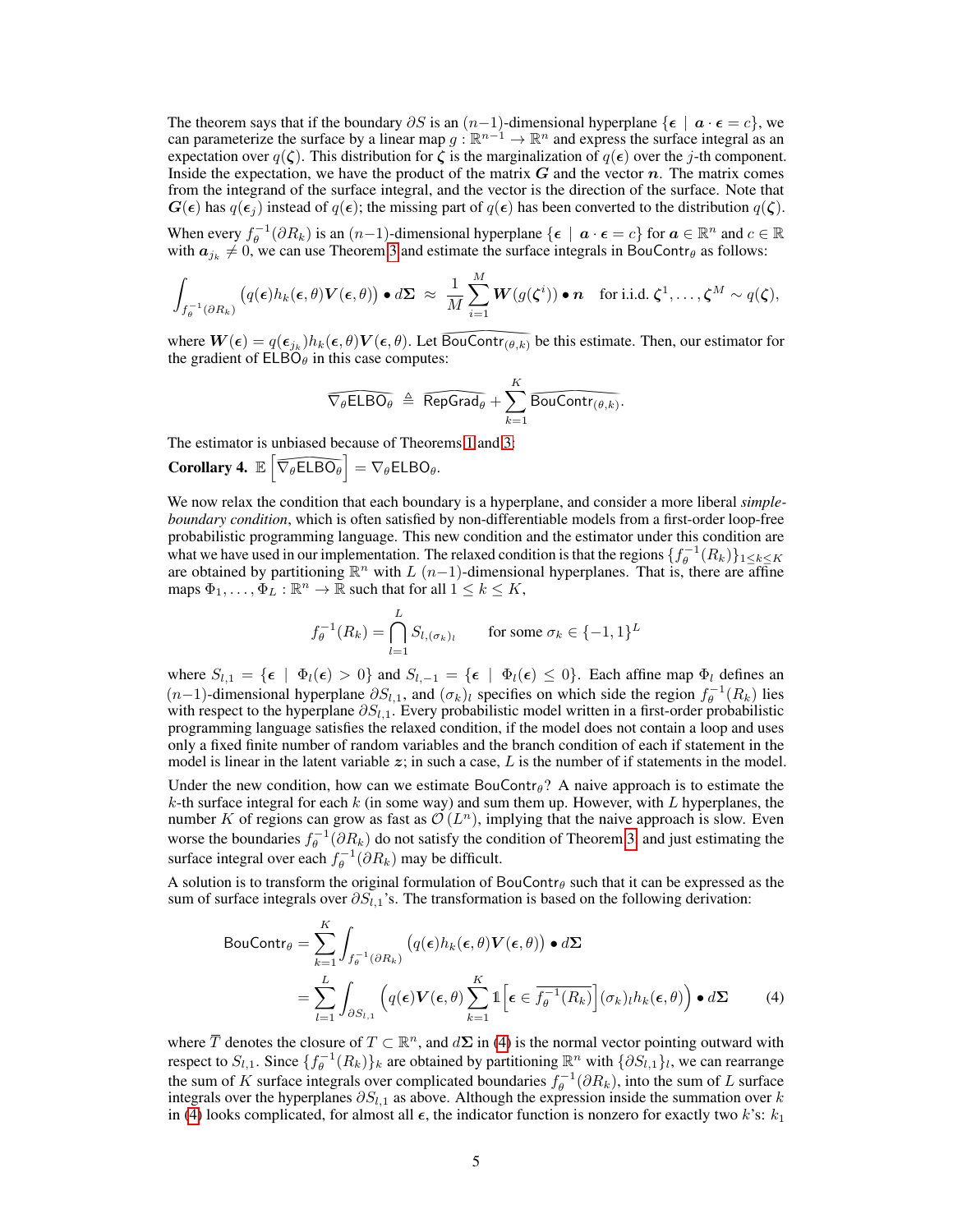with  $(\sigma_{k_1})_l = 1$  and  $k_{-1}$  with  $(\sigma_{k_{-1}})_l = -1$ . So, we can efficiently estimate the *l*-th surface integral in (4) using Theorem 3, and call this estimate  $\overline{\text{BouContr}_{(\theta,l)}}'$ .<br>ELBO<sub> $\theta$ </sub> in this more general case computes:<br> $\overline{\nabla_{\theta} \text{ELBO}_{\theta}}' \triangleq \overline{\text{RepGrad}_{\theta}} + \sum_{l=1}^{L} \overline{\text{B}}_{\theta}$  $\overline{(\theta, l)}$ . Then, our estimator for the gradient of  $E L B O<sub>θ</sub>$  in this more general case computes:

$$
\widehat{\nabla_{\theta} \text{ELBO}_{\theta}}' \triangleq \widehat{\text{RepGrad}_{\theta}} + \sum_{l=1}^{L} \widehat{\text{BouContr}_{(\theta, l)}}'. \tag{5}
$$
\nd because of Theorems 1 and 3 and Equation 4:\n
$$
\widehat{\text{SO}_{\theta}}' = \nabla_{\theta} \text{ELBO}_{\theta}.
$$

The estimator is unbiased because of Theorems 1 and 3 and Equation 4:

Corollary 5.  $\mathbb{E}\left[\overline{\nabla_{\theta} \mathsf{ELBO}_{\theta'}}\right] = \nabla_{\theta} \mathsf{ELBO}_{\theta}.$ <br>**4** Experimental Evaluation

# 4 Experimental Evaluation

We experimentally compare our gradient estimator (OURS) to the score estimator (SCORE), an unbiased gradient estimator that is applicable to non-differentiable models, and the reparameterization estimator (REPARAM), a biased gradient estimator that computes only  $\overline{\text{RepGrad}_\theta}$  (discussed in Section 3). REPARAM is biased in our experiments because it is applied to non-differentiable models We implemented a black-b Section 3). REPARAM is biased in our experiments because it is applied to non-differentiable models.

We implemented a black-box variational inference engine that accepts a probabilistic model written in a simple probabilistic programming language (which supports basic constructs such as sample, observe, and if statements) and performs variational inference using one of the three aforementioned gradient estimators. Our implementation<sup>2</sup> is written in Python and uses autograd [18], an automatic differentiation package for Python, to automatically compute the gradient term in  $\frac{1}{\text{RepGrad}_{\theta}}$  for an arbitrary probabilistic model.<br>**Benchmarks.** We evaluate our estimator on

Benchmarks. We evaluate our estimator on three models for small sequential data:

- temperature [33] models the random dynamics of a controller that attempts to keep the temperature of a room within specified bounds. The controller's state has a continuous part for the room temperature and a discrete part that records the on or off of an air conditioner. At each time step, the value of this discrete part decides which of two different random state updates is employed, and incurs the non-differentiability of the model's density. We use a synthetically-generated sequence of 21 noisy measurements of temperatures, and perform posterior inference on the sequence of the controller's states given these noisy measurements. This model consists of a 41-dimensional latent variable and 80 if statements.
- textmsg [1] is a model for the numbers of per-day SNS messages over the period of 74 days (skipping every other day). It allows the SNS-usage pattern to change over the period, and this change causes non-differentiability. Finding the posterior distribution over this change is the goal of the inference problem in this case. We use the data from [1]. This model consists of a 3-dimensional latent variable and 37 if statements.
- influenza [32] is a model for the US influenza mortality data in 1969. The mortality rate in each month depends on whether the dominant influenza virus is of type 1 or 2, and finding this type information from a sequence of observed mortality rates is the goal of the inference. The virus type is the cause of non-differentiability in this example. This model consists of a 37-dimensional latent variable and 24 if statements.

Experimental setup. We optimize the ELBO objective using Adam [11] with two stepsizes: 0.001 and 0.01. We run Adam for 10000 iterations and at each iteration, we compute each estimator using  $N \in \{1, 8, 16\}$  Monte Carlo samples. For OURS, we use a single subsample l (drawn uniformly at random from  $\{1, \dots, L\}$  to estimate the summation in (5), and use N Monte Carlo samples to compute  $\widehat{BouContr_{(\theta,l)}}'$ . While maximizing ELBO, we measure two things: the variance of estimated  $\frac{1}{2}$  BouContr  $(\theta, l)'$ .<br>
Example 1: Solomontr  $\theta$ , and<br>
BouContr ( $\theta$ , and<br>
Bouch 3: All the variance of 0.0 Monte Carlo s gradients of ELBO, and ELBO itself. Since each gradient is not scalar, we measure two kinds of variance of the gradient, as in [23]:  $Avg(\mathbb{V}(\cdot))$ , the average variance of each of its components, and  $\mathbb{V}(\|\cdot\|_2)$ , the variance of its l<sup>2</sup>-norm. To estimate the variances and the ELBO objective, we use 16 and 1000 Monte Carlo samples, respectively.

 $2$  Code is available at <https://github.com/wonyeol/reparam-nondiff>.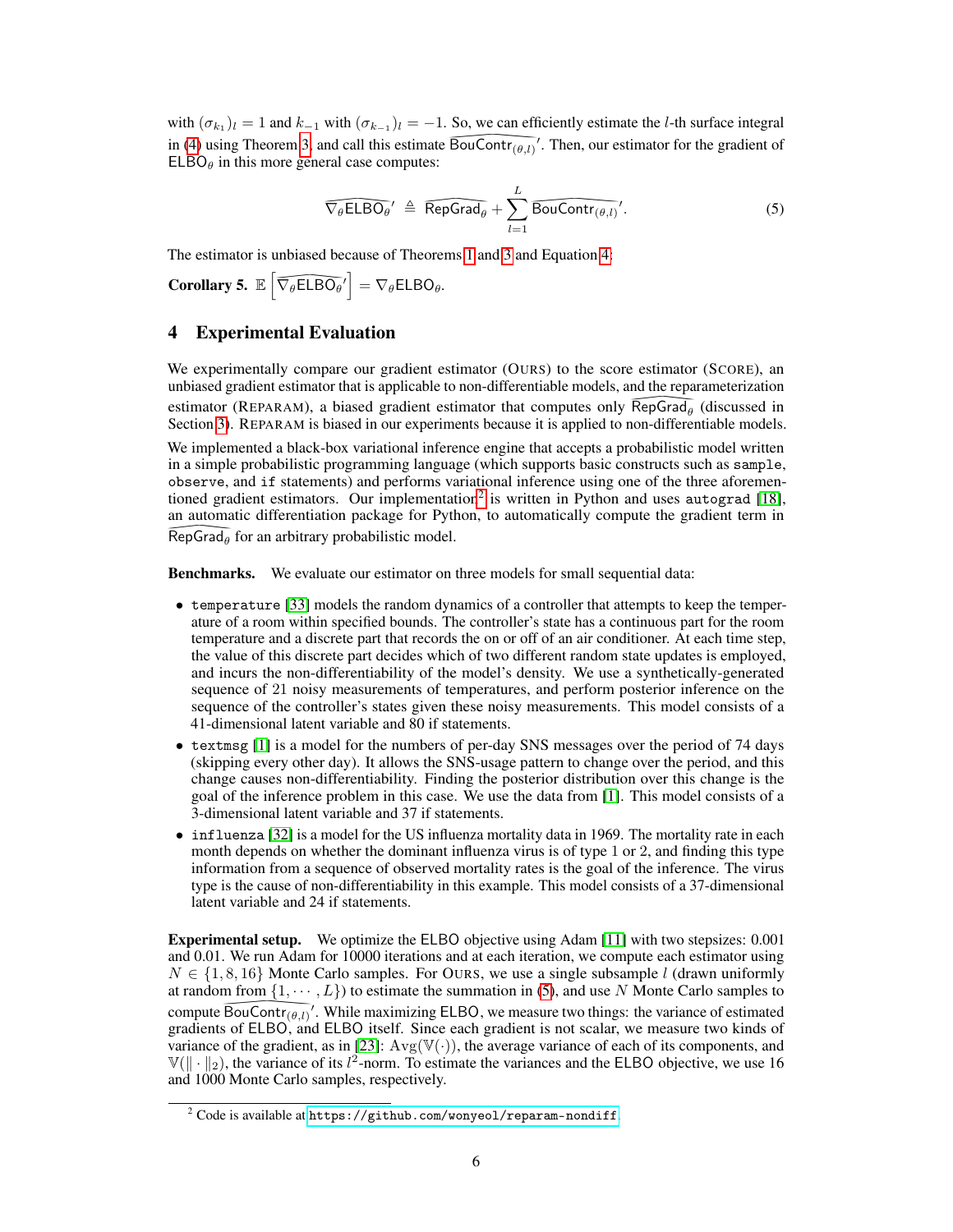| Estimator              | Type of Variance          | temperature            | textmsg               | influenza             |  |
|------------------------|---------------------------|------------------------|-----------------------|-----------------------|--|
| <b>REPARAM</b>         | $Avg(\mathbb{V}(\cdot))$  | $4.45\times10^{-9}$    | $2.91 \times 10^{-2}$ | $4.38\times10^{-3}$   |  |
|                        | $\mathbb{V}(\ \cdot\ _2)$ | $2.45\times10^{-8}$    | $2.92 \times 10^{-2}$ | $2.12\times10^{-3}$   |  |
| <b>OURS</b>            | $Avg(\mathbb{V}(\cdot))$  | $1.85 \times 10^{-6}$  | $2.77\times10^{-2}$   | $4.89 \times 10^{-3}$ |  |
|                        | $V(\ \cdot\ _2)$          | $7.59 \times 10^{-5}$  | $2.46\times10^{-2}$   | $2.36 \times 10^{-3}$ |  |
| (a) stepsize $= 0.001$ |                           |                        |                       |                       |  |
| Estimator              | Type of Variance          | temperature            | textmsg               | influenza             |  |
| <b>REPARAM</b>         | $Avg(\mathbb{V}(\cdot))$  | $3.88 \times 10^{-11}$ | $5.03\times10^{-4}$   | $2.46 \times 10^{-3}$ |  |
|                        | $\mathbb{V}(\ \cdot\ _2)$ | $6.11\times10^{-11}$   | $1.02 \times 10^{-3}$ | $1.26\times10^{-3}$   |  |
| <b>OURS</b>            | $Avg(\mathbb{V}(\cdot))$  | $1.24 \times 10^{-11}$ | $5.07 \times 10^{-4}$ | $2.80 \times 10^{-3}$ |  |
|                        | $\mathbb{V}(\ \cdot\ _2)$ | $8.05 \times 10^{-11}$ | $8.12\times10^{-4}$   | $1.40 \times 10^{-3}$ |  |
|                        |                           |                        |                       |                       |  |

(b) stepsize  $= 0.01$ 

Table 1: Ratio of  ${REPARAM, OURs}$ 's average variance to SCORE's for  $N = 1$ . The values for SCORE are all 1, so omitted. The optimization trajectories used to compute the above variances are shown in Figure 1.

| Estimator      | temperature | textmsg | influenza |
|----------------|-------------|---------|-----------|
| <b>SCORE</b>   | 21.7        | 4.9     | 18.7      |
| <b>REPARAM</b> | 46.1        | 15.4    | 251.4     |
| <b>OURS</b>    | 79.2        | 24.9    | 269.8     |

Table 2: Computation time (in ms) per iteration for  $N = 1$ .

**Results.** Table 1 compares the average variance of each estimator for  $N = 1$ , where the average is taken over a single optimization trajectory. The table clearly shows that during the optimization process, OURS has several orders of magnitude (sometimes  $< 10^{-10}$  times) smaller variances than SCORE. Since OURS computes additional terms when compared with REPARAM, we expect that OURS would have larger variances than REPARAM, and this is confirmed by the table. It is noteworthy, however, that for most benchmarks, the averaged variances of OURS are very close to those of REPARAM. This suggests that the additional term BouContr $_{\theta}$  in our estimator often introduces much smaller variances than the reparameterization term  $\mathsf{RepGrad}_\theta$ .

Figure 1 shows the ELBO objective, for different estimators with different  $N$ 's, as a function of the iteration number. As expected, using a larger  $N$  makes all estimators converge faster in a more stable manner. In all three benchmarks, OURS outperforms (or performs similarly to) the other two and converges stably, and REPARAM beats SCORE. Increasing the stepsize to 0.01 makes SCORE unstable in temperature and textmsg. It is also worth noting that REPARAM converges to sub-optimal values in temperature (possibly because REPARAM is biased).

Table 2 shows the computation time per iteration of each approach for  $N = 1$ . Our implementation performs the worst in this wall-time comparison, but the gap between OURS and REPARAM is not huge: the computation time of OURS is less than 1.72 times that of REPARAM in all benchmarks. Furthermore, we want to point out that our implementation is an early unoptimized prototype, and there are several rooms to improve in the implementation. For instance, it currently constructs Python functions dynamically, and computes the gradients of these functions using autograd. But this dynamic approach is costly because autograd is not optimized for such dynamically constructed functions; this can also be observed in the bad performance of REPARAM, particularly in influenza, that employs the same strategy of dynamically constructing functions and taking their gradients. So one possible optimization is to avoid this gradient computation of dynamically constructed functions by building the functions statically during compilation.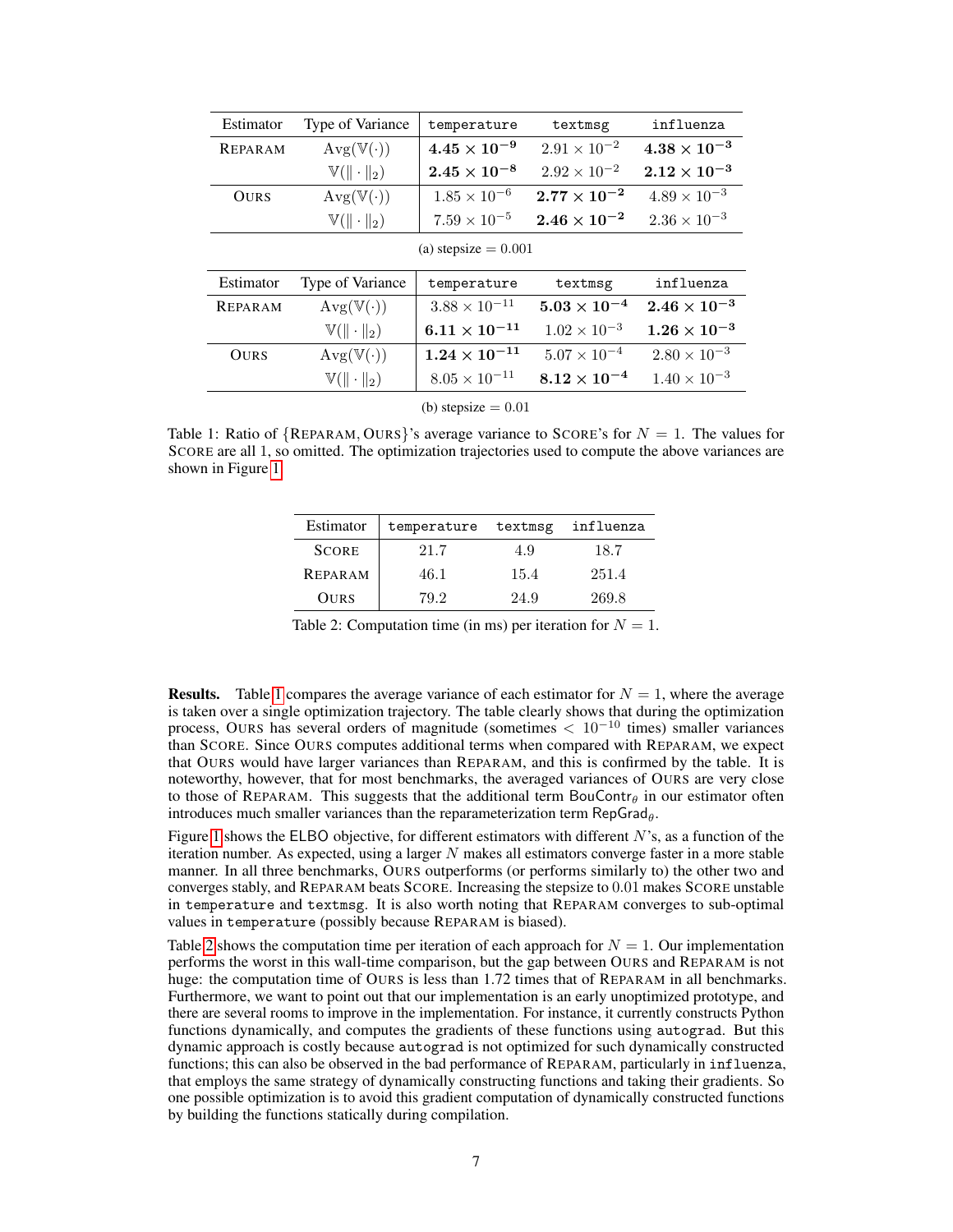

(e) influenza (stepsize  $= 0.001$ )

(f) influenza (stepsize  $= 0.01$ )

Figure 1: The ELBO objective as a function of the iteration number. {dotted, dashed, solid} lines represent  $\{N = 1, N = 8, N = 16\}.$ 

### 5 Related Work

A common example of a model with a non-differentiable density is the one that uses discrete random variables, typically together with continuous random variables.<sup>3</sup> Coming up with an efficient algorithm for stochastic variational inference for such a model has been an active research topic. Maddison *et al.* [20] and Jang *et al.* [10] proposed continuous relaxations of discrete random variables that convert non-differentiable variational objectives to differentiable ones and make the reparameterization trick applicable. Also, a variety of control variates for the standard score estimator [35, 27, 36, 28] for the gradients of variational objectives have been developed [28, 7, 8, 34, 6, 23], some of which use biased yet differentiable control variates such that the reparameterization trick can be used to correct the bias [7, 34, 6].

Our work extends this line of research by adding a version of the reparameterization trick that can be applied to models with discrete random variables. For instance, consider a model  $p(x, z)$  with z discrete. By applying the Gumbel-Max reparameterization [9, 21] to z, we transform  $p(x, z)$  to  $p(x, z, c)$ , where c is sampled from the Gumbel distribution and z in  $p(x, z, c)$  is defined determin-

<sup>&</sup>lt;sup>3</sup> Another common example of such a model is the one that uses if statements whose branch conditions contain continuous random variables, which is the main focus of our work.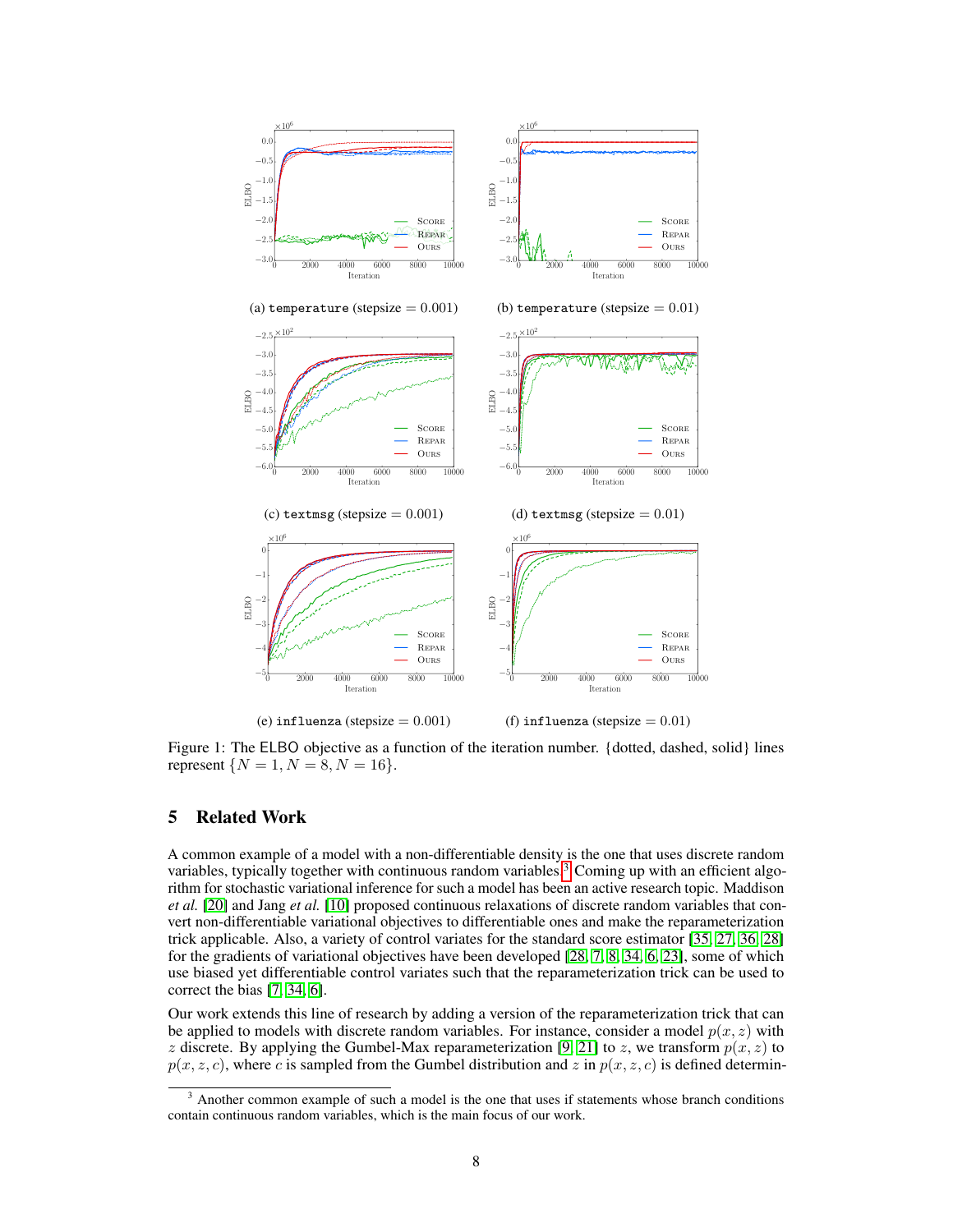istically from c using the arg max operation. Since arg max can be written as if statements, we can express  $p(x, z, c)$  in the form of (3) to which our reparameterization gradient can be applied. Investigating the effectiveness of this approach for discrete random variables is an interesting topic for future research.

The reparameterization trick was initially used with normal distribution [13, 30], but its scope was soon extended to other common distributions, such as gamma, Dirichlet, and beta [14, 31, 26]. Techniques for constructing normalizing flow [29, 12] can also be viewed as methods for creating distributions in a reparameterized form. In the paper, we did not consider these recent developments and mainly focused on the reparameterization with normal distribution. One interesting future avenue is to further develop our approach for these other reparameterization cases. We expect that the main challenge will be to find an effective method for handling the surface integrals in Theorem 1.

## 6 Conclusion

We have presented a new estimator for the gradient of the standard variational objective, ELBO. The key feature of our estimator is that it can keep variance under control by using a form of the reparameterization trick even when the density of a model is not differentiable. The estimator splits the space of the latent random variable into a lower-dimensional subspace where the density may fail to be differentiable, and the rest where the density is differentiable. Then, it estimates the contributions of both parts to the gradient separately, using a version of manifold sampling for the former and the reparameterization trick for the latter. We have shown the unbiasedness of our estimator using a theorem for interchanging integration and differentiation under moving domain [3] and the divergence theorem. Also, we have experimentally demonstrated the promise of our estimator using three time-series models. One interesting future direction is to investigate the possibility of applying our ideas to recent variational objectives [24, 17, 19, 16, 25], which are based on tighter lower bounds of marginal likelihood than the standard ELBO.

When viewed from a high level, our work suggests a heuristic of splitting the latent space into a bad yet tiny subspace and the remaining good one, and solving an estimation problem in each subspace separately. The latter subspace has several good properties and so it may allow the use of efficient estimation techniques that exploit those properties. The former subspace is, on the other hand, tiny and the estimation error from the subspace may, therefore, be relatively small. We would like to explore this heuristic and its extension in different contexts, such as stochastic variational inference with different objectives [24, 17, 19, 16, 25].

### Acknowledgments

We thank Hyunjik Kim, George Tucker, Frank Wood and anonymous reviewers for their helpful comments, and Shin Yoo and Seongmin Lee for allowing and helping us to use their cluster machines. This research was supported by the Engineering Research Center Program through the National Research Foundation of Korea (NRF) funded by the Korean Government MSIT (NRF-2018R1A5A1059921), and also by Next-Generation Information Computing Development Program through the National Research Foundation of Korea (NRF) funded by the Ministry of Science, ICT (2017M3C4A7068177).

### References

- [1] C. Davidson-Pilon. *Bayesian Methods for Hackers: Probabilistic Programming and Bayesian Inference*. Addison-Wesley Professional, 2015.
- [2] P. Diaconis, S. Holmes, and M. Shahshahani. *Sampling from a Manifold*, volume Volume 10 of *Collections*, pages 102–125. Institute of Mathematical Statistics, Beachwood, Ohio, USA, 2013.
- [3] H. Flanders. Differentiation Under the Integral Sign. *The American Mathematical Monthly*, 80(6):615–627, 1973.
- [4] N. D. Goodman, V. K. Mansinghka, D. M. Roy, K. Bonawitz, and J. B. Tenenbaum. Church: a language for generative models. In *Proceedings of the 24th Conference in Uncertainty in Artificial Intelligence (UAI)*, 2008.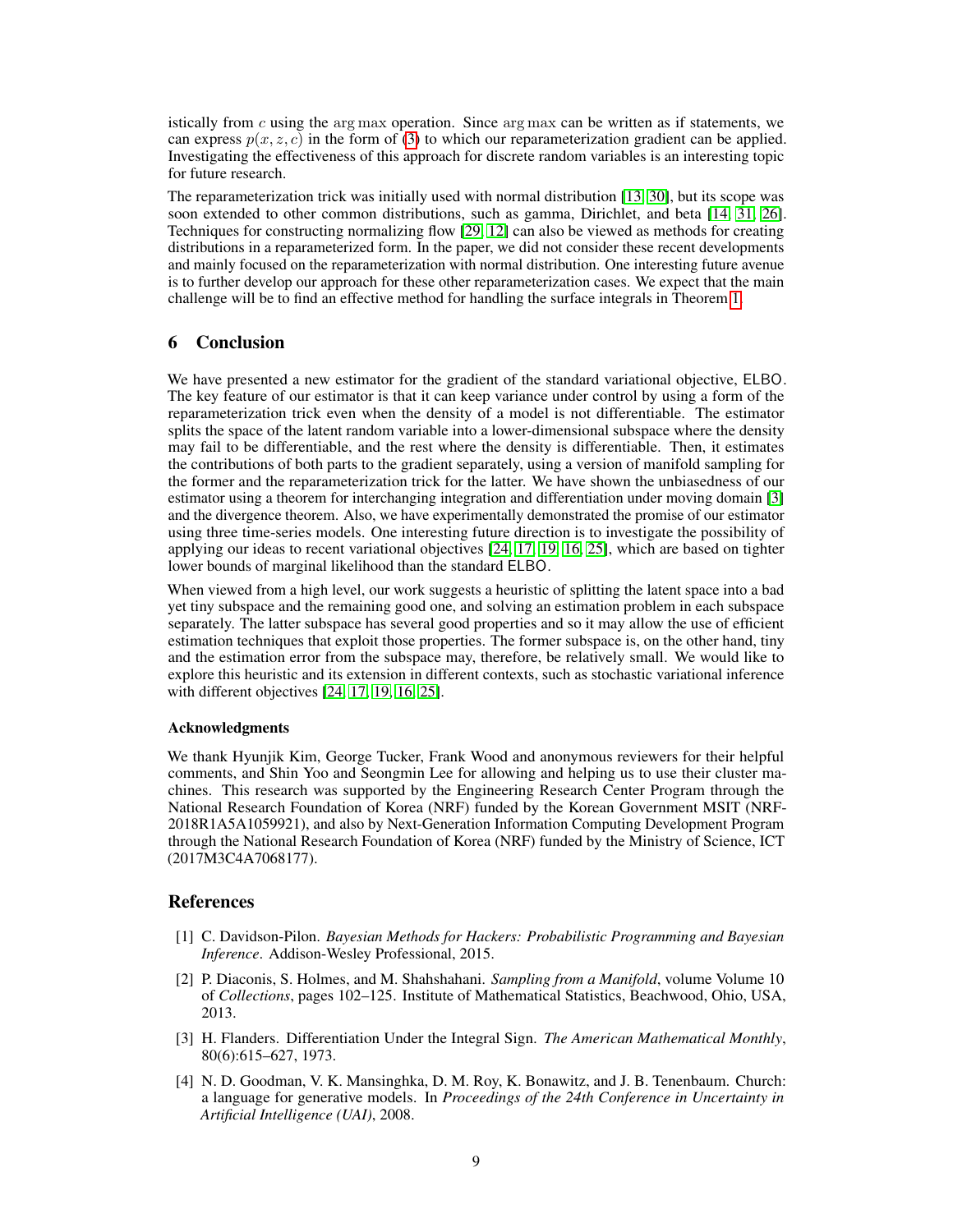- [5] A. D. Gordon, T. A. Henzinger, A. V. Nori, and S. K. Rajamani. Probabilistic Programming. In *International Conference on Software Engineering (ICSE, FOSE track)*, 2014.
- [6] W. Grathwohl, D. Choi, Y. Wu, G. Roeder, and D. K. Duvenaud. Backpropagation through the Void: Optimizing control variates for black-box gradient estimation. In *Proceedings of the 6th International Conference on Learning Representations (ICLR)*, 2018.
- [7] S. Gu, S. Levine, I. Sutskever, and A. Mnih. MuProp: Unbiased Backpropagation for Stochastic Neural Networks. In *Proceedings of the 4th International Conference on Learning Representations (ICLR)*, 2016.
- [8] S. Gu, T. Lillicrap, Z. Ghahramani, R. E. Turner, and S. Levine. Q-Prop: Sample-Efficient Policy Gradient with An Off-Policy Critic. In *Proceedings of the 5th International Conference on Learning Representations (ICLR)*, 2017.
- [9] E. J. Gumbel. *Statistical Theory of Extreme Values and Some Practical Applications: a Series of Lectures*. Number 33. US Govt. Print. Office, 1954.
- [10] E. Jang, S. Gu, and B. Poole. Categorical Reparameterization with Gumbel-Softmax. In *Proceedings of the 5th International Conference on Learning Representations (ICLR)*, 2017.
- [11] D. P. Kingma and J. Ba. Adam: A Method for Stochastic Optimization. In *Proceedings of the 3rd International Conference on Learning Representations (ICLR)*, 2015.
- [12] D. P. Kingma, T. Salimans, R. Józefowicz, X. Chen, I. Sutskever, and M. Welling. Improving Variational Autoencoders with Inverse Autoregressive Flow. In *Proceedings of the 30th International Conference on Neural Information Processing Systems (NIPS)*, 2016.
- [13] D. P. Kingma and M. Welling. Auto-Encoding Variational Bayes. In *Proceedings of the 2nd International Conference on Learning Representations (ICLR)*, 2014.
- [14] D. A. Knowles. Stochastic gradient variational Bayes for gamma approximating distributions. *arXiv*, page 1509.01631, 2015.
- [15] A. Kucukelbir, D. Tran, R. Ranganath, A. Gelman, and D. M. Blei. Automatic Differentiation Variational Inference. *J. Mach. Learn. Res.*, 18(1):430–474, Jan. 2017.
- [16] T. A. Le, M. Igl, T. Rainforth, T. Jin, and F. Wood. Auto-Encoding Sequential Monte Carlo. In *Proceedings of the 6th International Conference on Learning Representations (ICLR)*, 2018.
- [17] Y. Li and R. E. Turner. RéNyi Divergence Variational Inference. In *Proceedings of the 30th International Conference on Neural Information Processing Systems (NIPS)*, 2016.
- [18] D. Maclaurin. *Modeling, Inference and Optimization with Composable Differentiable Procedures*. PhD thesis, Harvard University, 2016.
- [19] C. J. Maddison, J. Lawson, G. Tucker, N. Heess, M. Norouzi, A. Mnih, A. Doucet, and Y. W. Teh. Filtering Variational Objectives. In *Proceedings of the 31st International Conference on Neural Information Processing Systems (NIPS)*, 2017.
- [20] C. J. Maddison, A. Mnih, and Y. W. Teh. The Concrete Distribution: A Continuous Relaxation of Discrete Random Variables. In *Proceedings of the 5th International Conference on Learning Representations (ICLR)*, 2017.
- [21] C. J. Maddison, D. Tarlow, and T. Minka. A\* Sampling. In *Proceedings of the 28th International Conference on Neural Information Processing Systems (NIPS)*, 2014.
- [22] V. K. Mansinghka, D. Selsam, and Y. N. Perov. Venture: a higher-order probabilistic programming platform with programmable inference. *arXiv*, 2014.
- [23] A. C. Miller, N. J. Foti, A. D'Amour, and R. P. Adams. Reducing Reparameterization Gradient Variance. *arXiv preprint arXiv:1705.07880*, 2017.
- [24] A. Mnih and D. J. Rezende. Variational Inference for Monte Carlo Objectives. In *Proceedings of the 33rd International Conference on International Conference on Machine Learning (ICML)*, 2016.
- [25] C. A. Naesseth, S. W. Linderman, R. Ranganath, and D. M. Blei. Variational Sequential Monte Carlo. In *Proceedings of the 21st International Conference on Artificial Intelligence and Statistics (AISTATS)*, 2018. To appear.